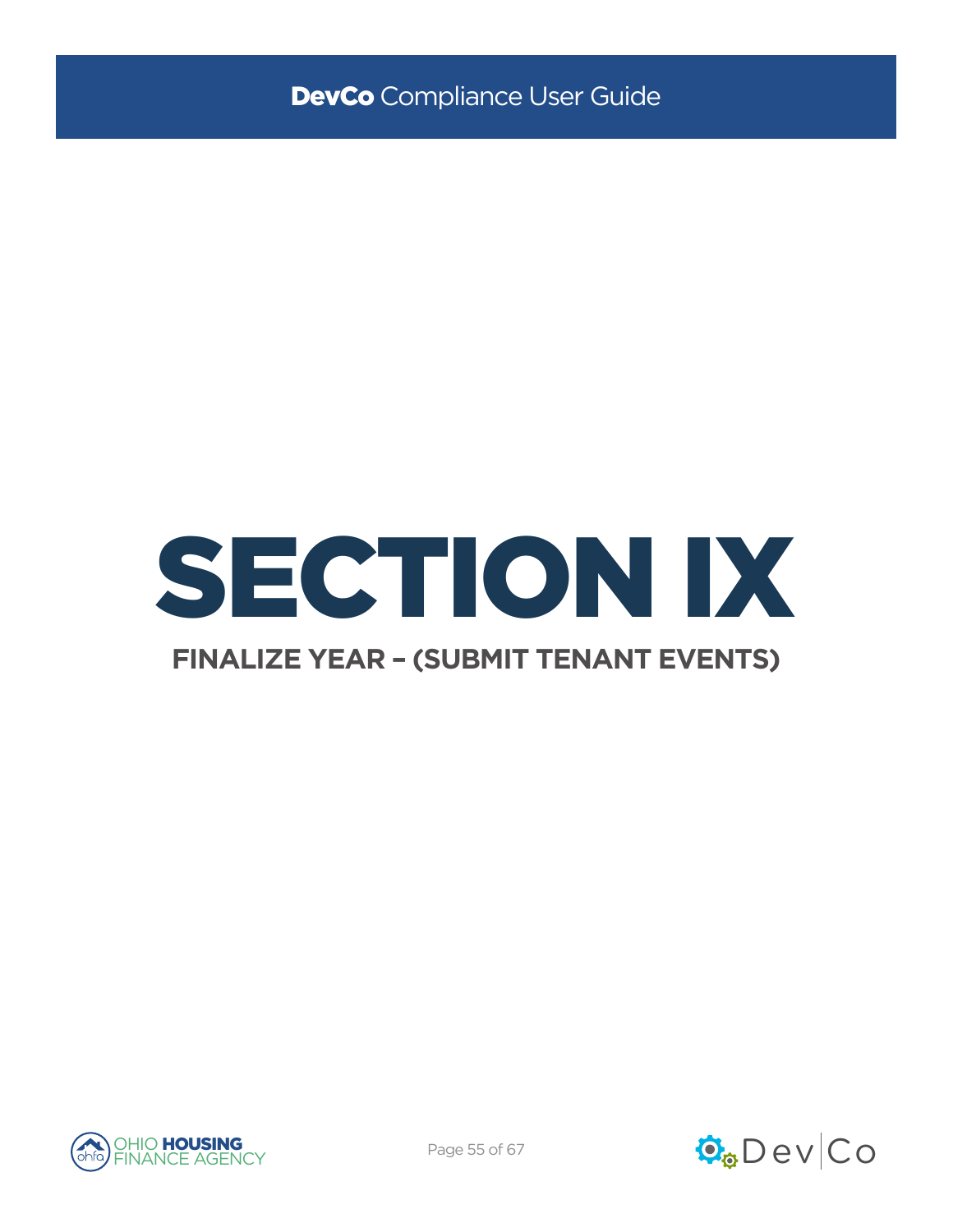# IX. FINALIZE YEAR – (SUBMIT TENANT EVENTS)

Once you have all of your tenant, unit and building certification information loaded, you are ready to finalize for that certification year Note: Finalize Year function should only be done at the end of the reporting year

- After you finalize your tenant events, you CANNOT go back and change any information from that year
- If a change is necessary contact the DevCo Helpdesk at <https://devco.ohiohome.org/devcoinquiries>for this project

### Step 1: Review your report of Tenant Events; Select: Export Events from the Property Details Screen

- Double check if all the events for the reporting year are listed
- If a unit is not listed, this means there is not a tenant event recorded in DevCo for that reporting year and will need to be entered
- *• Tenant events must be added chronologically*



- To transfer data to a spreadsheet select Export Events at bottom of Export Events screen
	- This will open a file in Excel that can easily be reviewed and filtered

| <b>BIN</b> | BuildingName |     | UnitName   UnitBedroomNumber   UnitSquareFeet   FundingType   EventTypeCode |      |           |           | EventDate             | InitialMoveInDate | RentLevel    |
|------------|--------------|-----|-----------------------------------------------------------------------------|------|-----------|-----------|-----------------------|-------------------|--------------|
|            | OH-88-02000  | 501 | 2                                                                           | 1300 | ТC        | MI        | 03/05/2013 03/05/2013 |                   | 60%          |
|            | OH-88-02000  | 502 | 2                                                                           | 1300 | <b>TC</b> | MI        | 06/20/2013            | 06/20/2013        | 60%          |
|            | OH-88-02000  | 502 | $\overline{2}$                                                              | 1300 | TC        | MI        | 12/16/2013 12/16/2013 |                   | 60%          |
|            | OH-88-02000  | 502 | $\overline{2}$                                                              | 1300 | <b>TC</b> | <b>MO</b> | 12/11/2013 06/20/2013 |                   | 60%          |
|            | OH-88-02000  | 503 | 1.                                                                          | 750  | TC.       | MI        | 03/15/2013 03/15/2013 |                   | 60%          |
|            | OH-88-02000  | 503 | 1                                                                           | 750  | <b>TC</b> | SU        | 09/20/2013 03/15/2013 |                   | 60%          |
|            | OH-88-02001  | 604 | $\overline{2}$                                                              | 500  | <b>TC</b> | MI        | 02/23/2013 02/23/2013 |                   | 60%          |
|            | OH-88-02001  | 605 | 1                                                                           | 750  | <b>TC</b> | MI        | 08/17/2013 08/17/2013 |                   | 35%          |
|            |              |     |                                                                             |      |           |           |                       |                   | $\mathbf{r}$ |

Step 2: Select: Return to Property Details



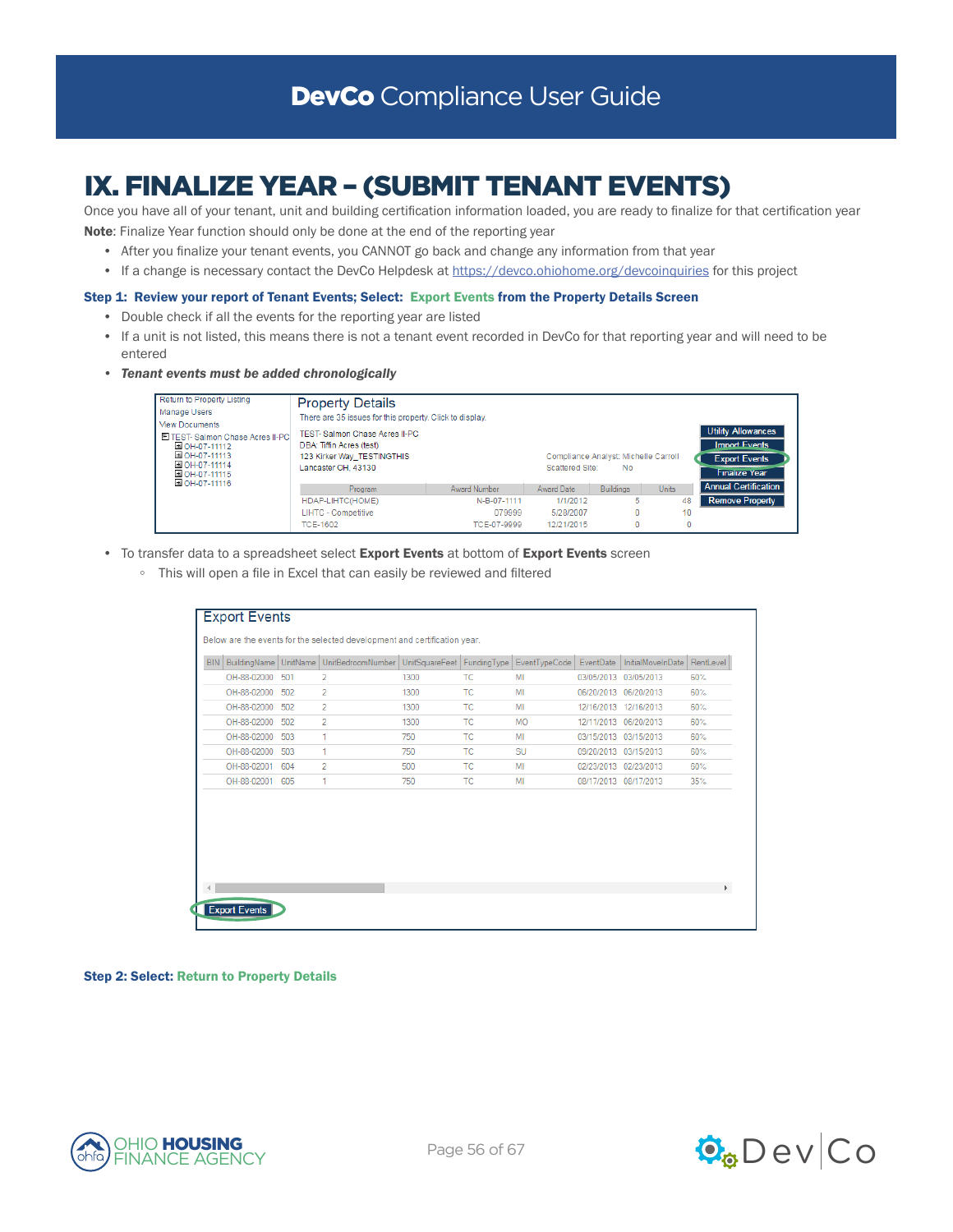## Step 3: Resolve issues listed

- You may either have errors or warnings listed
- You CANNOT proceed without resolving the errors
- In this example, only Warnings appear therefore, we can proceed to Finalize.
	- Errors must be corrected for Finalize Year to work

*(See Section VII B. Compliance Checks – Errors and Warnings for more information)*

| <b>Finalize Errors</b><br>Refresh Error List |      |                                           |          |                      |
|----------------------------------------------|------|-------------------------------------------|----------|----------------------|
| Building                                     | Unit | Description                               | Severity | Event                |
| OH-88-02000                                  | 502  | Income Exceeds County AMI Income Schedule | Warning  | Move In - 12/16/2013 |
| OH-88-02000                                  | 502  | Income Exceeds 140% Rule                  | Warning  | Move In - 12/16/2013 |
| Proceed to Finalize                          |      |                                           |          |                      |

## Step 4: Select: Finalize Year

• When clicking Finalize Year the status will switch to Property Review

| Return to Property Listing<br>Manage Users<br><b>Mew Documents</b><br>E TEST-Salmon Chase Acres II-PC<br>国 OH-07-11112<br>国 OH-07-11113<br>国 OH-07-11114<br>OH-07-11115 | <b>Property Details</b><br>There are 35 issues for this property. Click to display.<br>TEST- Salmon Chase Acres II-PC<br>DBA: Tiffin Acres (test)<br>123 Kirker Way TESTINGTHIS<br>Lancaster OH, 43130 |              | Scattered Site: | Compliance Analyst: Michelle Carroll<br><b>No</b> |              | <b>Utility Allowances</b><br><b>Import Events</b><br><b>Export Events</b><br><b>Finalize Year</b> |  |
|-------------------------------------------------------------------------------------------------------------------------------------------------------------------------|--------------------------------------------------------------------------------------------------------------------------------------------------------------------------------------------------------|--------------|-----------------|---------------------------------------------------|--------------|---------------------------------------------------------------------------------------------------|--|
| OH-07-11116                                                                                                                                                             | Program                                                                                                                                                                                                | Award Number | Award Date      | <b>Buildings</b>                                  | <b>Units</b> | <b>Annual Certification</b>                                                                       |  |
|                                                                                                                                                                         | HDAP-LIHTC(HOME)                                                                                                                                                                                       | N-B-07-1111  | 1/1/2012        | 5                                                 |              | <b>Remove Property</b><br>48                                                                      |  |
|                                                                                                                                                                         | <b>LIHTC - Competitive</b>                                                                                                                                                                             | 079999       | 5/28/2007       | 0                                                 |              | 10                                                                                                |  |
|                                                                                                                                                                         | TCF-1602                                                                                                                                                                                               | TCF-07-9999  | 12/21/2015      | $\Omega$                                          |              | $\Omega$                                                                                          |  |

## Step 5: Select: Start Finalization

| Return to Property Detail | <b>Start Finalization Process</b>                                                                                                                                                                                                                                                                                                                                                                                                                                                                                                        |
|---------------------------|------------------------------------------------------------------------------------------------------------------------------------------------------------------------------------------------------------------------------------------------------------------------------------------------------------------------------------------------------------------------------------------------------------------------------------------------------------------------------------------------------------------------------------------|
|                           | This will start the finalization process for your annual owner certification. This process will allow you to review any basic compliance issues<br>that have been identified. If there are any issues, you will be allowed to make modifications which will be recorded for the submission.<br>After reviewing the certification, you will be able to complete the finalization process. Once the certification is finalized, you will have the<br>ability to print a receipt and you will no longer be able to edit this certification. |
|                           | Start Finalization I                                                                                                                                                                                                                                                                                                                                                                                                                                                                                                                     |



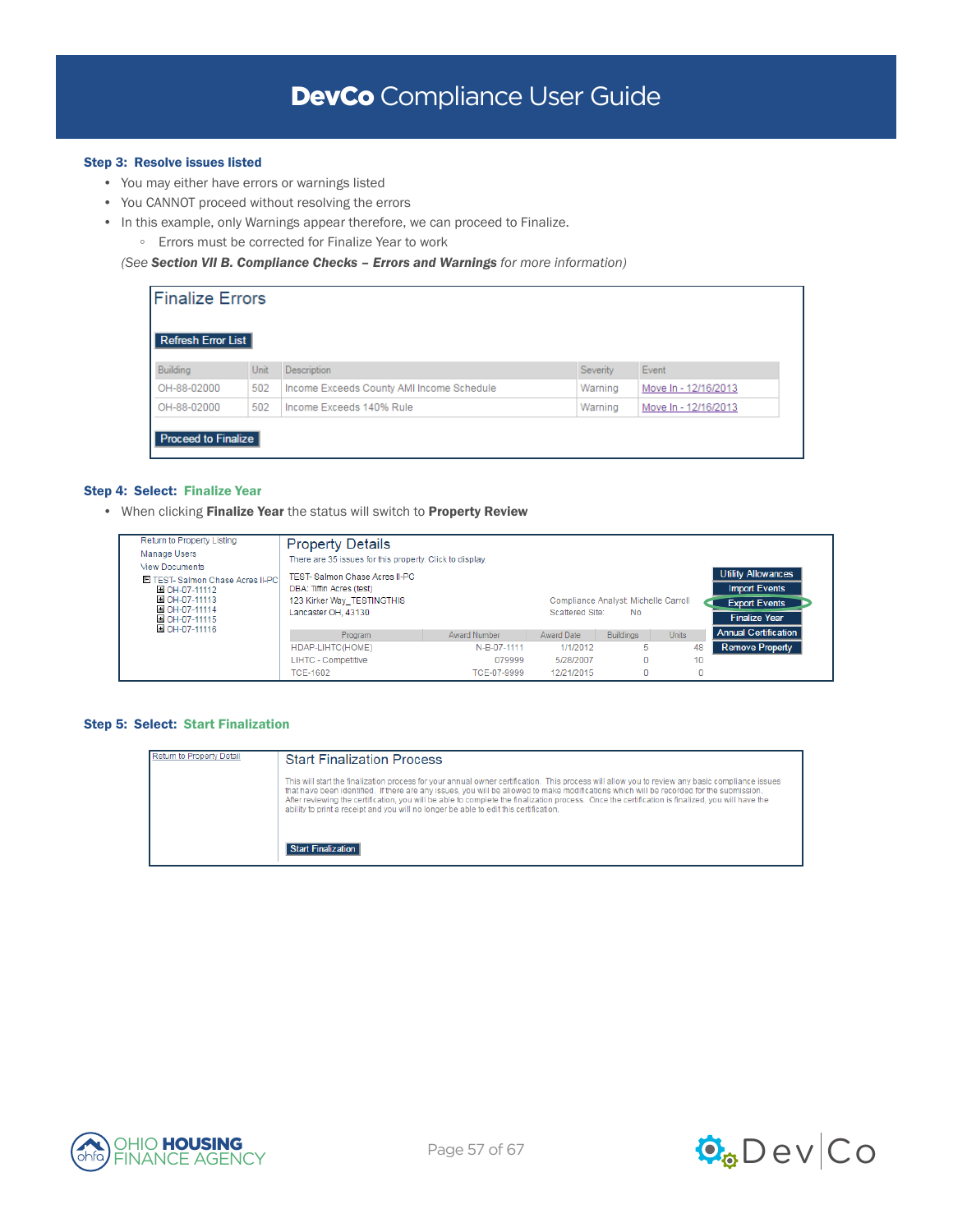## DevCo Compliance User Guide

#### Step 6: Review remaining issues listed

- You may either have errors or warnings listed
- You CANNOT proceed without resolving the errors
- In this example, only Warnings appear therefore, we can proceed to Finalize.
	- Errors must be corrected for Finalize Year to work

*(See Section VII B. Compliance Checks – Errors and Warnings for more information)*

| <b>Finalize Errors</b>     |      |                                           |          |                      |
|----------------------------|------|-------------------------------------------|----------|----------------------|
| Refresh Error List         |      |                                           |          |                      |
| Building                   | Unit | <b>Description</b>                        | Severity | Event                |
| OH-88-02000                | 502  | Income Exceeds County AMI Income Schedule | Warning  | Move In - 12/16/2013 |
| OH-88-02000                | 502  | Income Exceeds 140% Rule                  | Warning  | Move In - 12/16/2013 |
| <b>Proceed to Finalize</b> |      |                                           |          |                      |

## Step 7: After you resolve the errors, you will have to go back through the Finalize Year process:

#### Step 8: Select: Refresh Error List

• The Warnings will be listed; these will not hinder the project being finalized

### Step 9: Select: Proceed to Finalize

#### Step 10: Select: Finalize

#### Step 11: A Receipt for the tenant events submission will be ready for you to Print

• This should be kept as a record of when tenant data was submitted intially, if the property is made active after the Deadline this impacts the submission date when the property is re-finalized



### Step 12: Select: Return to Property Details

• Note: After the tenant events for the reporting year have been finalized the buttons will change; instead of Finalize Year there is a Receipt button

| Return to Property Listing<br>Manage Users                                                                                 | <b>Property Details</b><br>There are 35 issues for this property. Click to display.                                   |                                                               |            |                  |                                                                                      |                             |  |  |
|----------------------------------------------------------------------------------------------------------------------------|-----------------------------------------------------------------------------------------------------------------------|---------------------------------------------------------------|------------|------------------|--------------------------------------------------------------------------------------|-----------------------------|--|--|
| <b>View Documents</b><br>E TEST-Salmon Chase Acres II-PC<br>国 OH-07-11112<br>DOH-07-11113<br>国 OH-07-11114<br>MOH-07-11115 | <b>TEST-Salmon Chase Acres II-PC</b><br>DBA: Tiffin Acres (test)<br>123 Kirker Way TESTINGTHIS<br>Lancaster OH, 43130 | Compliance Analyst: Michelle Carroll<br>Scattered Site:<br>No |            |                  | <b>Utility Allowances</b><br><b>Import Events</b><br><b>Export Events</b><br>Receipt |                             |  |  |
| OH-07-11116                                                                                                                | Program                                                                                                               | Award Number                                                  | Award Date | <b>Buildings</b> | <b>Units</b>                                                                         | <b>Annual Certification</b> |  |  |
|                                                                                                                            | HDAP-LIHTC(HOME)                                                                                                      | N-B-07-1111                                                   | 1/1/2012   | 5                | 48                                                                                   | <b>Remove Property</b>      |  |  |
|                                                                                                                            | LIHTC - Competitive                                                                                                   | 079999                                                        | 5/28/2007  | $\Omega$         | 10                                                                                   |                             |  |  |
|                                                                                                                            | TCF-1602                                                                                                              | TCF-07-9999                                                   | 12/21/2015 | $\Omega$         |                                                                                      |                             |  |  |

Step 13: You can view your Report by Selecting: Export Events from the Property Details Screen